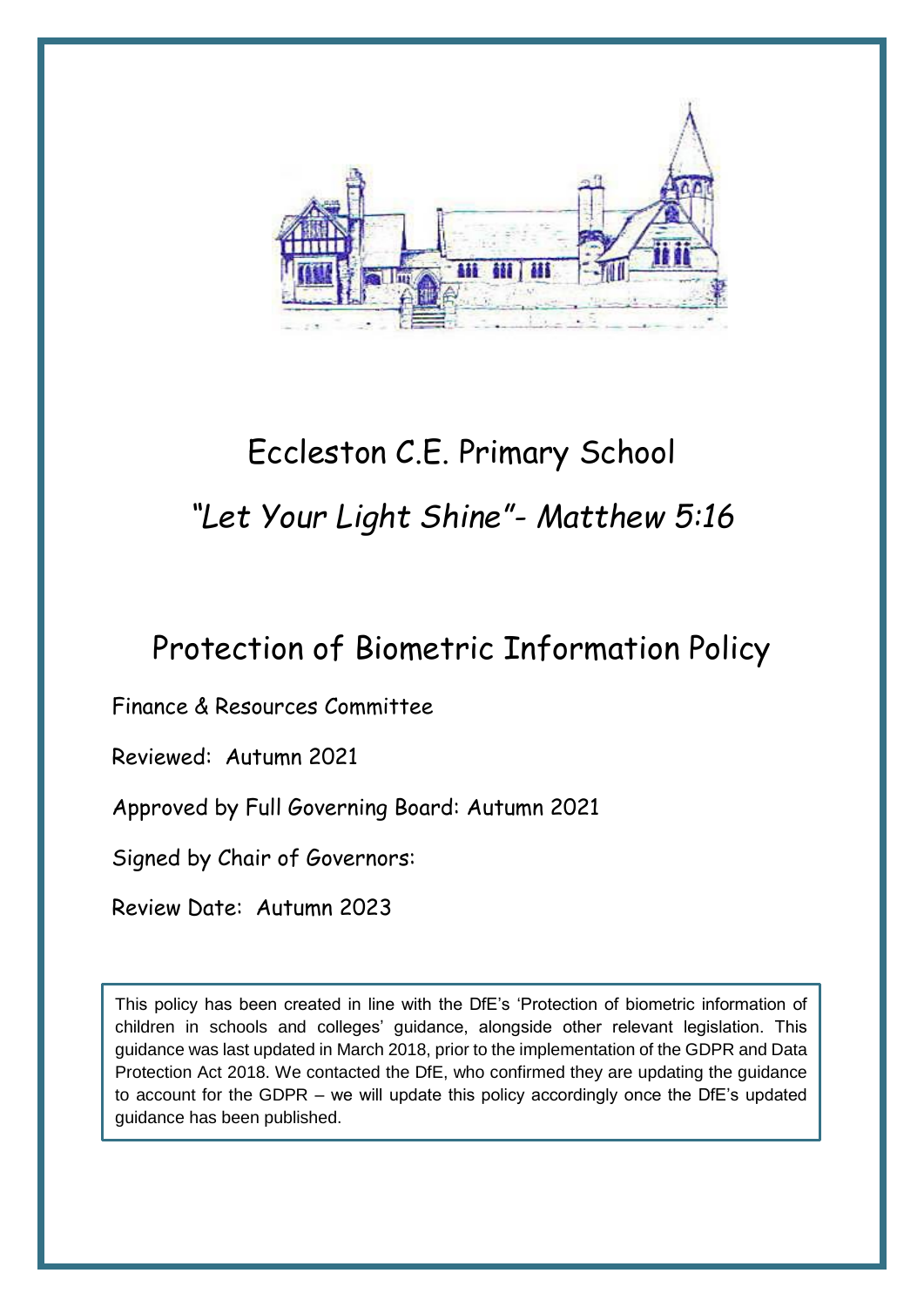#### **Contents:**

[Statement of intent](#page-2-0)

- 1. [Legal framework](#page-2-1)
- 2. [Definitions](#page-2-2)
- 3. [Roles and responsibilities](#page-3-0)
- 4. [Data protection principles](#page-4-0)
- 5. [Data protection impact assessments \(DPIAs\)](#page-4-1)
- 6. [Notification and consent](#page-5-0)
- 7. [Alternative arrangements](#page-8-0)
- 8. [Data retention](#page-8-1)
- 9. [Breaches](#page-8-2)
- 10. [Monitoring and review](#page-9-0)

# **Appendices**

[Parental Consent Form for the use of Biometric Data](#page-10-0)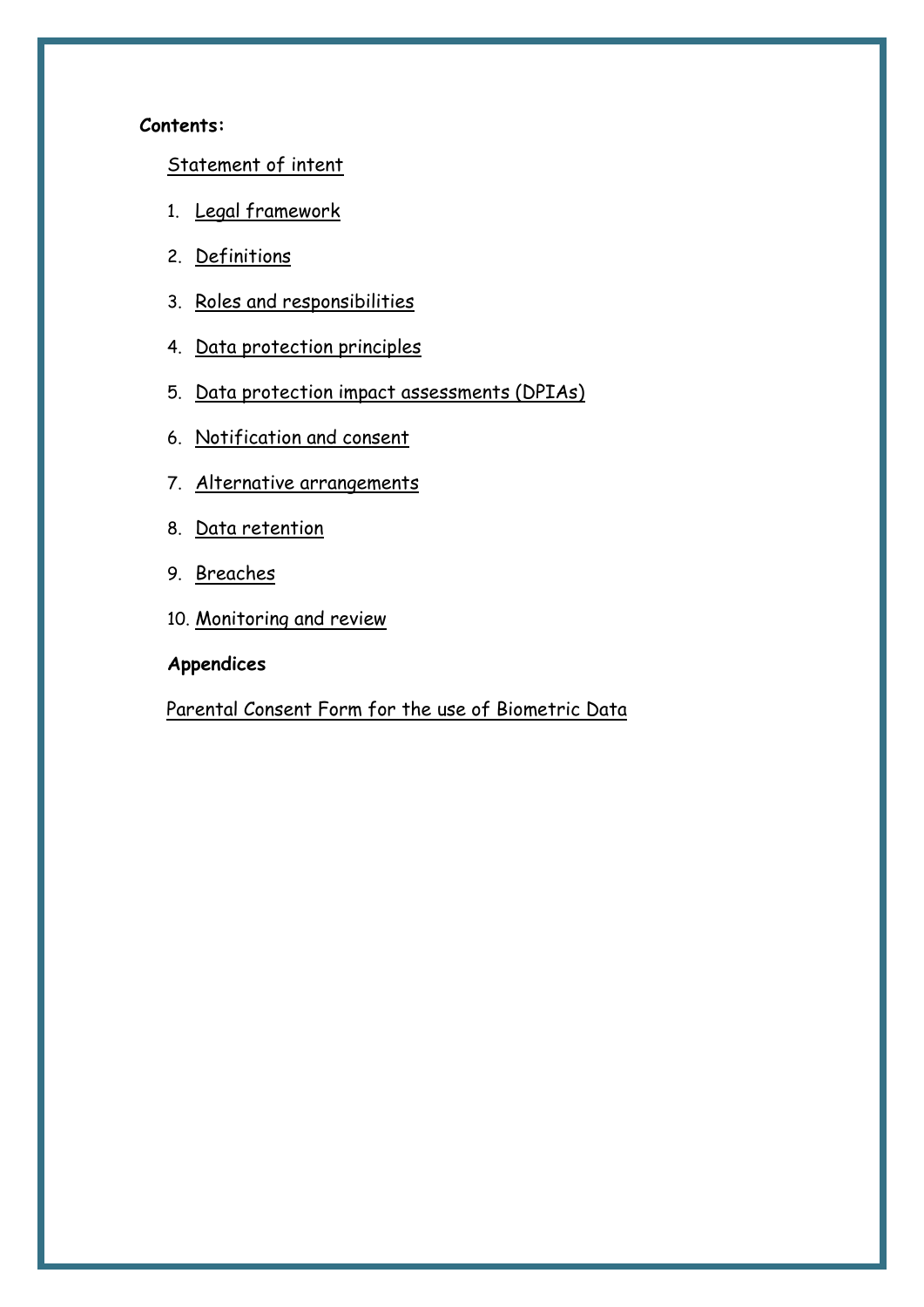# <span id="page-2-0"></span>**Statement of intent**

**Eccleston CE Primary School** is committed to protecting the personal data of all its pupils and staff, this includes any biometric data we collect and process.

We collect and process biometric data in accordance with relevant legislation and guidance to ensure the data and the rights of individuals are protected. This policy outlines the procedure the school follows when collecting and processing biometric data.

# <span id="page-2-1"></span>**1. Legal framework**

- 1.1. This policy has due regard to all relevant legislation and guidance including, but not limited to, the following:
	- Protection of Freedoms Act 2012
	- Data Protection Act 2018
	- General Data Protection Regulation (GDPR)
	- DfE (2018) 'Protection of biometric information of children in schools and colleges'
- 1.2. This policy operates in conjunction with the following school policies:
	- **Data Protection Policy**
	- **Records Management Policy**
	- **Data and E-Security Breach Prevention and Management Plan**

#### <span id="page-2-2"></span>**2. Definitions**

- 2.1. **Biometric data:** Personal information about an individual's physical or behavioural characteristics that can be used to identify that person, including their fingerprints, facial shape, retina and iris patterns, and hand measurements.
- 2.2. **Automated biometric recognition system:** A system which measures an individual's physical or behavioural characteristics by using equipment that operates 'automatically' (i.e. electronically). Information from the individual is automatically compared with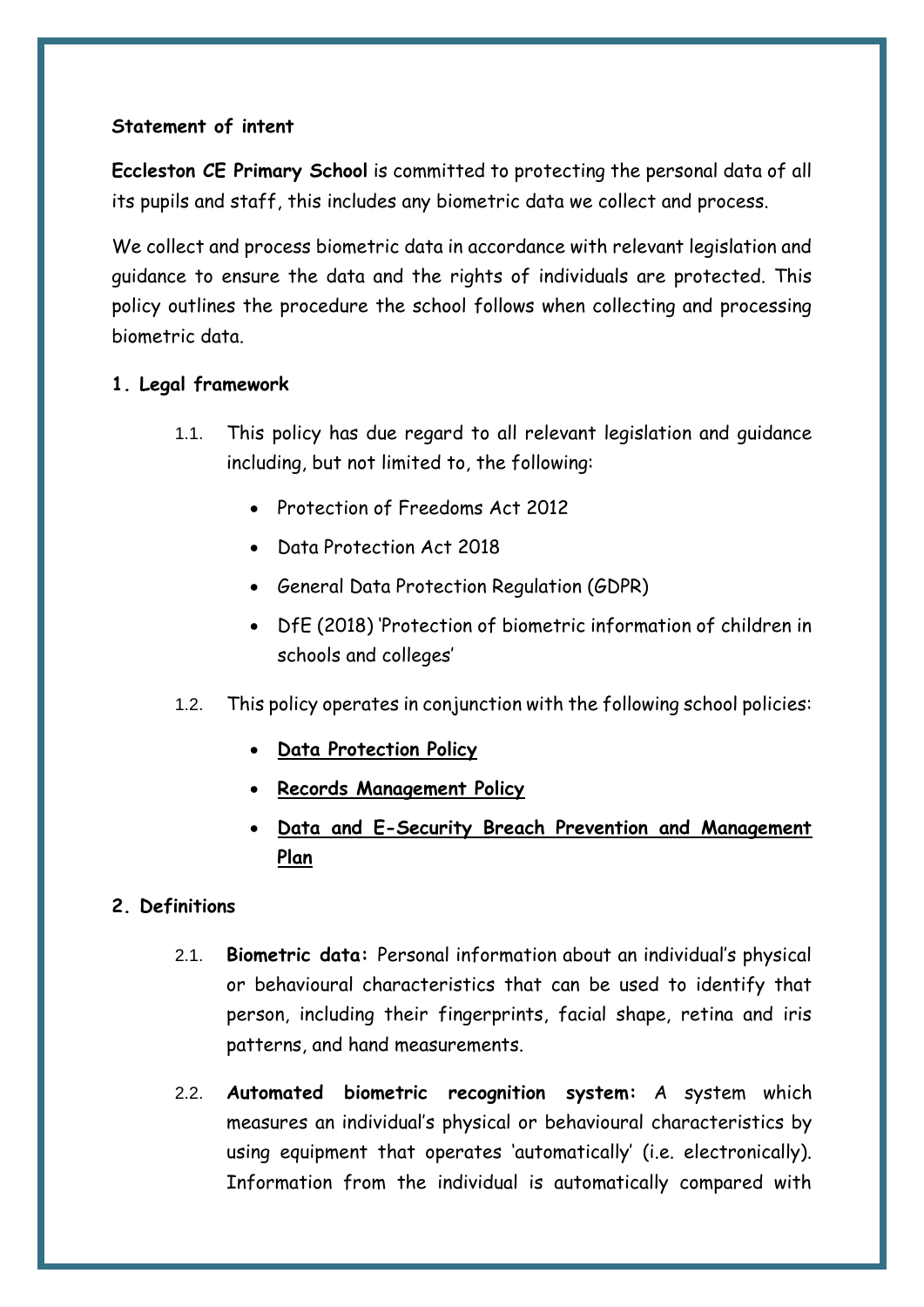biometric information stored in the system to see if there is a match in order to recognise or identify the individual.

- 2.3. **Processing biometric data:** Processing biometric data includes obtaining, recording or holding the data or carrying out any operation on the data including disclosing it, deleting it, organising it or altering it. An automated biometric recognition system processes data when:
	- Recording pupils' biometric data, e.g. taking measurements from a fingerprint via a fingerprint scanner.
	- Storing pupils' biometric information on a database.
	- Using pupils' biometric data as part of an electronic process, e.g. by comparing it with biometric information stored on a database to identify or recognise pupils.
- 2.4. **Special category data:** Personal data which the GDPR says is more sensitive, and so needs more protection – where biometric data is used for identification purposes, it is considered special category data.

#### <span id="page-3-0"></span>**3. Roles and responsibilities**

- 3.1. The **governing board** is responsible for:
	- Reviewing this policy on an **annual** basis.
- 3.2. The **headteacher** is responsible for:
	- Ensuring the provisions in this policy are implemented consistently.
- 3.3. The data protection officer (DPO) is responsible for:
	- Monitoring the school's compliance with data protection legislation in relation to the use of biometric data.
	- Advising on when it is necessary to undertake a data protection impact assessment (DPIA) in relation to the school's biometric system(s).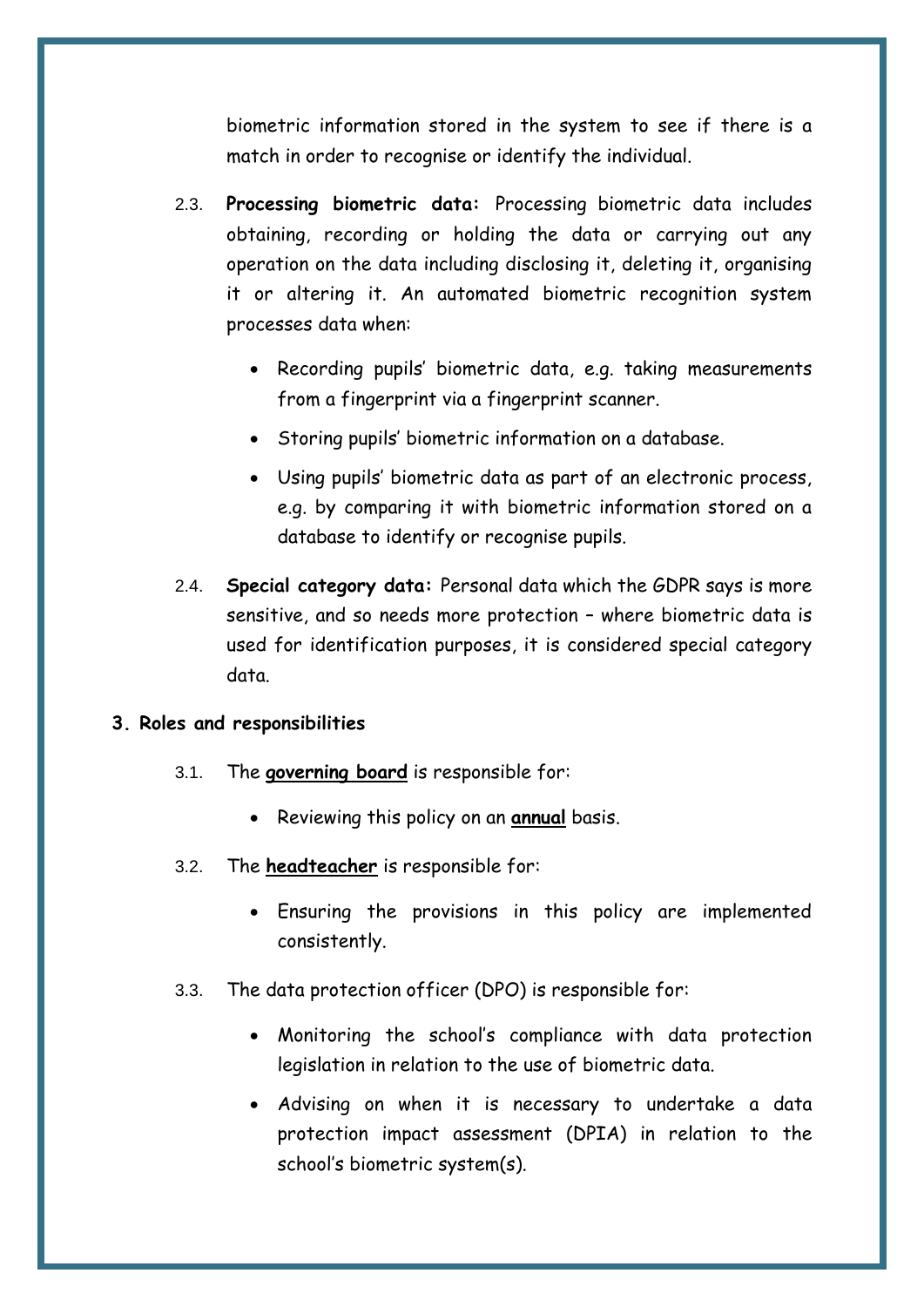• Being the first point of contact for the ICO and for individuals whose data is processed by the school and connected third parties.

#### <span id="page-4-0"></span>**4. Data protection principles**

- 4.1. The school processes all personal data, including biometric data, in accordance with the key principles set out in the GDPR.
- 4.2. The school ensures biometric data is:
	- Processed lawfully, fairly and in a transparent manner.
	- Only collected for specified, explicit and legitimate purposes, and not further processed in a manner that is incompatible with those purposes.
	- Adequate, relevant and limited to what is necessary in relation to the purposes for which they are processed.
	- Accurate and, where necessary, kept up-to-date, and that reasonable steps are taken to ensure inaccurate information is rectified or erased.
	- Kept in a form which permits identification of data subjects for no longer than is necessary for the purposes for which the personal data are processed.
	- Processed in a manner that ensures appropriate security of the information, including protection against unauthorised or unlawful processing and against accidental loss, destruction or damage, using appropriate technical or organisational measures.
- 4.3. As the data controller, the school is responsible for being able to demonstrate its compliance with the provisions outlined in 4.2.

#### <span id="page-4-1"></span>**5. Data protection impact assessments (DPIAs)**

5.1. Prior to processing biometric data or implementing a system that involves processing biometric data, a DPIA will be carried out.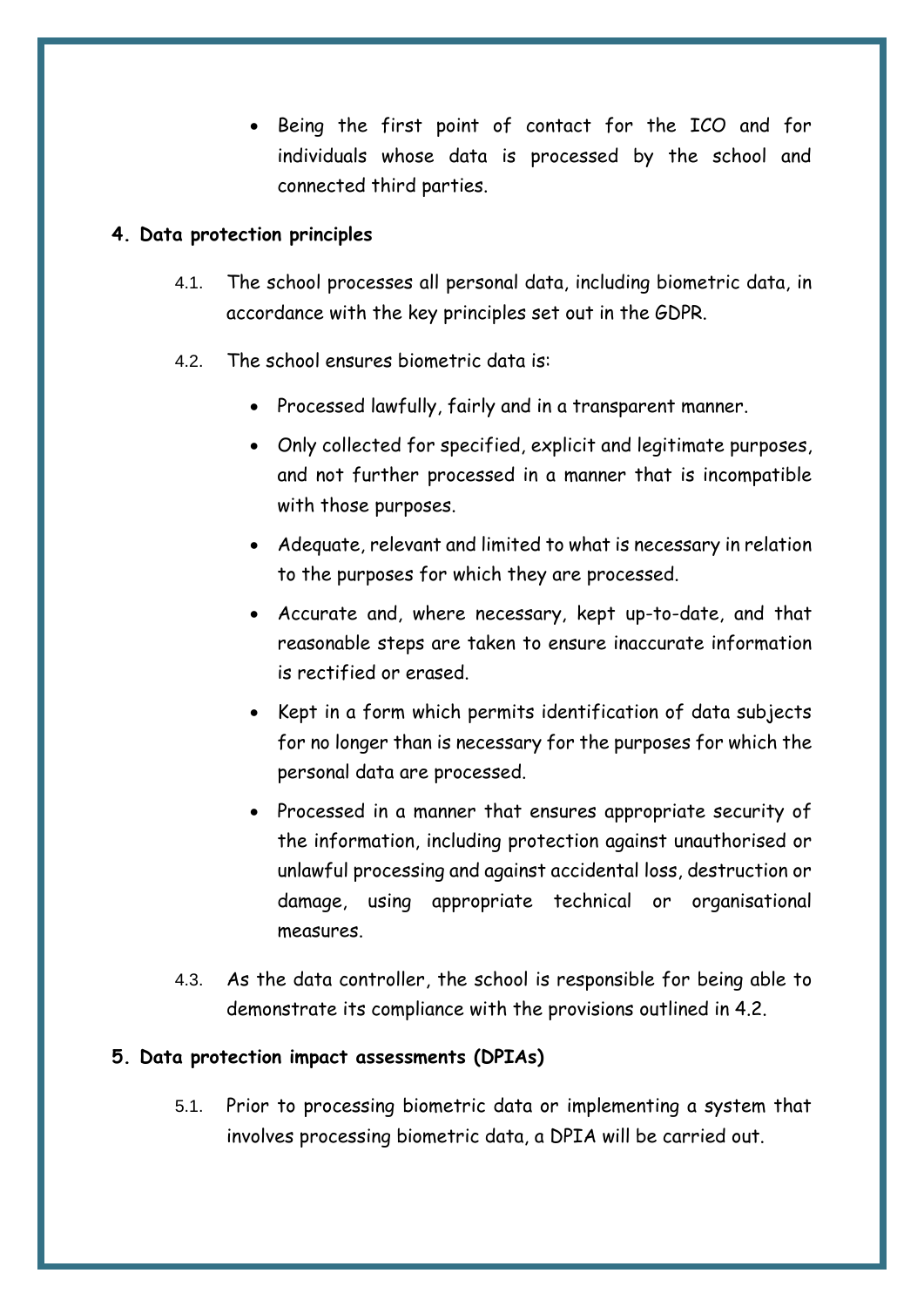- <span id="page-5-0"></span>5.2. The DPO will oversee and monitor the process of carrying out the DPIA.
- 5.3. The DPIA will:
	- Describe the nature, scope, context and purposes of the processing.
	- Assess necessity, proportionality and compliance measures.
	- Identify and assess risks to individuals.
	- Identify any additional measures to mitigate those risks.
- 5.4. When assessing levels of risk, the likelihood and the severity of any impact on individuals will be considered.
- 5.5. If a high risk is identified that cannot be mitigated, the DPO will consult the ICO before the processing of the biometric data begins.
- 5.6. The ICO will provide the school with a written response (within eight weeks or 14 weeks in complex cases) advising whether the risks are acceptable, or whether the school needs to take further action. In some cases, the ICO may advise the school to not carry out the processing.
- 5.7. The school will adhere to any advice from the ICO.

#### **6. Notification and consent**

Please note that the obligation to obtain consent for the processing of biometric information of children under the age of 18 is not imposed by the Data Protection Act 2018 or the GDPR. Instead, the consent requirements for biometric information is imposed by section 26 of the Protection of Freedoms Act 2012.

- 6.1. Where the school uses pupils' biometric data as part of an automated biometric recognition system (e.g. using pupils' fingerprints to receive school dinners instead of paying with cash), the school will comply with the requirements of the Protection of Freedoms Act 2012.
- 6.2. Prior to any biometric recognition system being put in place or processing a pupil's biometric data, the school will send the pupil's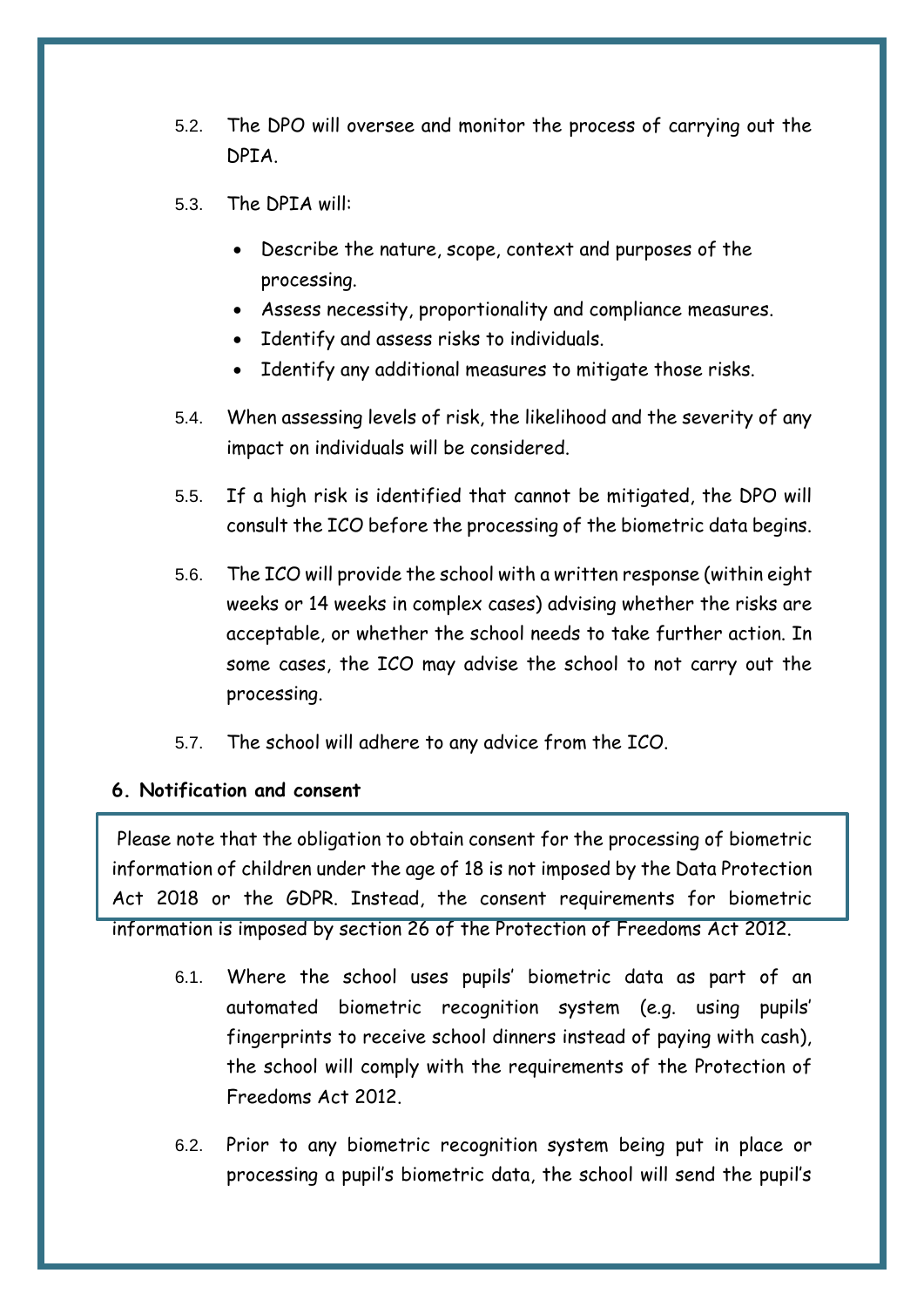parents a [Parental Notification and Consent Form for the use of](#page-10-0)  [Biometric Data.](#page-10-0)

- 6.3. Written consent will be sought from at least one parent of the pupil before the school collects or uses a pupil's biometric data.
- 6.4. The name and contact details of the pupil's parents will be taken from the school's admission register.
- 6.5. Where the name of only one parent is included on the admissions register, the **headteacher** will consider whether any reasonable steps can or should be taken to ascertain the details of the other parent.
- 6.6. The school does not need to notify a particular parent or seek their consent if it is satisfied that:
	- The parent cannot be found, e.g. their whereabouts or identity is not known.
	- The parent lacks the mental capacity to object or consent.
	- The welfare of the pupil requires that a particular parent is not contacted, e.g. where a pupil has been separated from an abusive parent who must not be informed of the pupil's whereabouts.
	- It is otherwise not reasonably practicable for a particular parent to be notified or for their consent to be obtained.
- 6.7. Where neither parent of a pupil can be notified for any of the reasons set out in 6.6, consent will be sought from the following individuals or agencies as appropriate:
	- If a pupil is being 'looked after' by the LA or is accommodated or maintained by a voluntary organisation, the LA or voluntary organisation will be notified and their written consent obtained.
	- If the above does not apply, then notification will be sent to all those caring for the pupil and written consent will be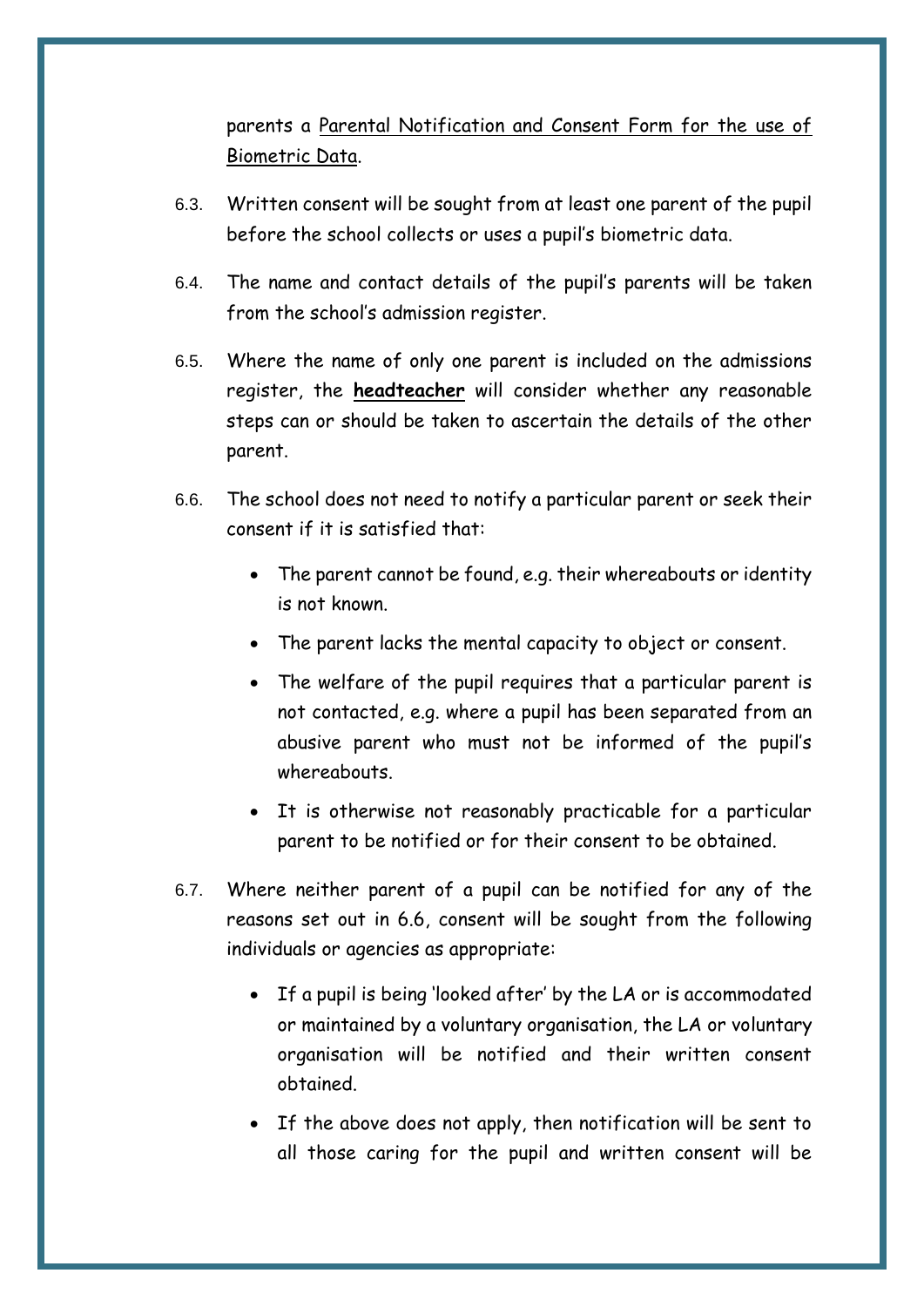obtained from at least one carer before the pupil's biometric data can be processed.

- 6.8. Notification sent to parents and other appropriate individuals or agencies will include information regarding the following:
	- Details about the type of biometric information to be taken
	- How the data will be used
	- The parent's and the pupil's right to refuse or withdraw their consent
	- The school's duty to provide reasonable alternative arrangements for those pupils whose information cannot be processed
- 6.9. The school will not process the biometric data of a pupil under the age of 18 in the following circumstances:
	- The pupil (verbally or non-verbally) objects or refuses to participate in the processing of their biometric data
	- No parent or carer has consented in writing to the processing
	- A parent has objected in writing to such processing, even if another parent has given written consent
- 6.10. Parents and pupils can object to participation in the school's biometric system(s) or withdraw their consent at any time. Where this happens, any biometric data relating to the pupil that has already been captured will be deleted.
- 6.11. If a pupil objects or refuses to participate, or to continue to participate, in activities that involve the processing of their biometric data, the school will ensure that the pupil's biometric data is not taken or used as part of a biometric recognition system, irrespective of any consent given by the pupil's parent(s).
- 6.12. Pupils will be informed that they can object or refuse to allow their biometric data to be collected and used via **a letter**.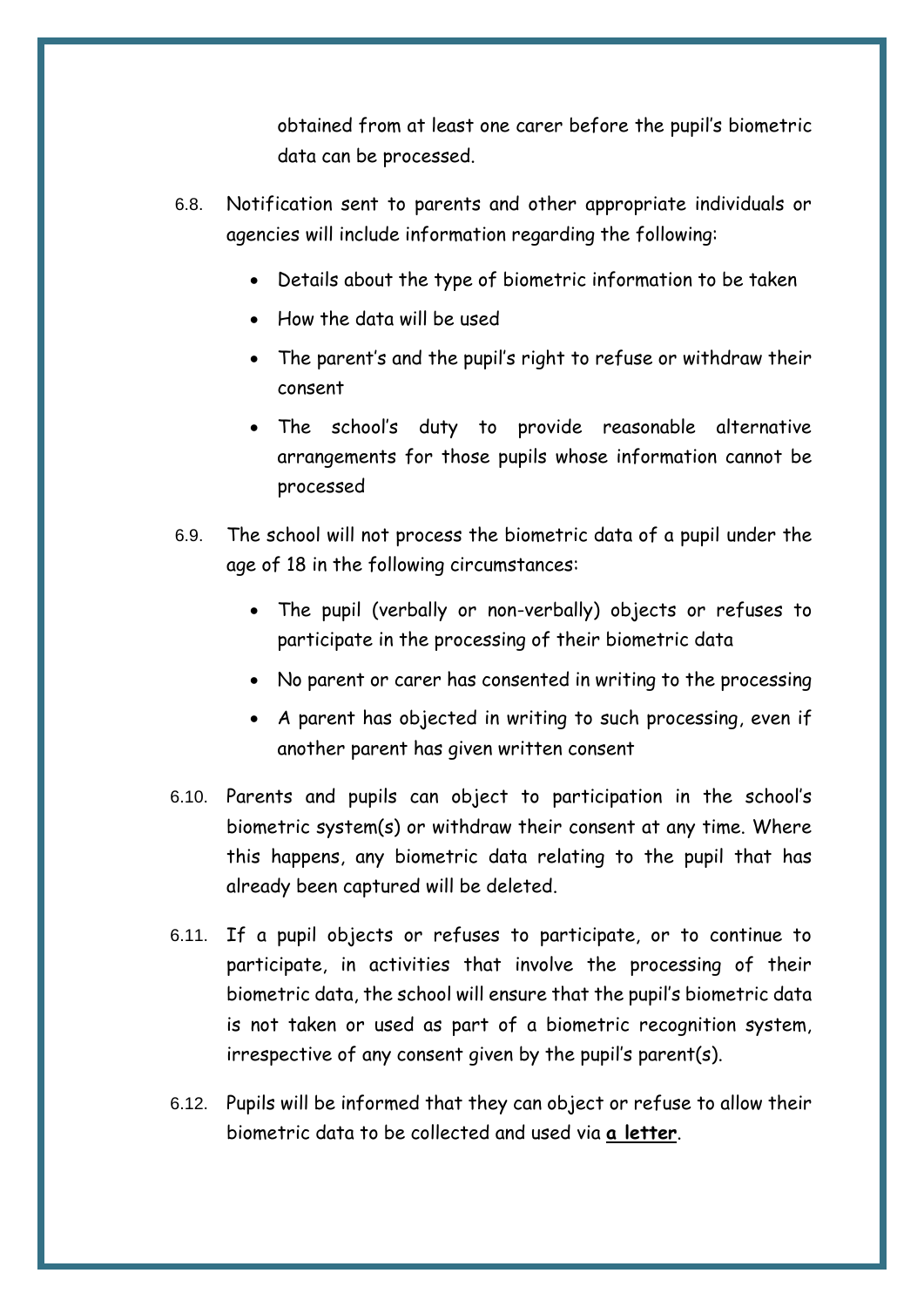- 6.13. Where staff members or other adults use the school's biometric system(s), consent will be obtained from them before they use the system.
- 6.14. Staff and other adults can object to taking part in the school's biometric system(s) and can withdraw their consent at any time. Where this happens, any biometric data relating to the individual that has already been captured will be deleted.
- 6.15. Alternative arrangements will be provided to any individual that does not consent to take part in the school's biometric system(s), in line with [section 7](#page-8-0) of this policy.

#### <span id="page-8-0"></span>**7. Alternative arrangements**

- 7.1. Parents, pupils, staff members and other relevant adults have the right to not take part in the school's biometric system(s).
- 7.2. Where an individual objects to taking part in the school's biometric system(s), reasonable alternative arrangements will be provided that allow the individual to access the relevant service, e.g. where a biometric system uses pupil's fingerprints to pay for school meals, the pupil will be able to use cash for the transaction instead.
- 7.3. Alternative arrangements will not put the individual at any disadvantage or create difficulty in accessing the relevant service, or result in any additional burden being placed on the individual (and the pupil's parents, where relevant).

#### <span id="page-8-1"></span>**8. Data retention**

- 8.1. Biometric data will be managed and retained in line with the school's **Records Management Policy**.
- 8.2. If an individual (or a pupil's parent, where relevant) withdraws their consent for their/their child's biometric data to be processed, it will be erased from the school's system.

#### <span id="page-8-2"></span>**9. Breaches**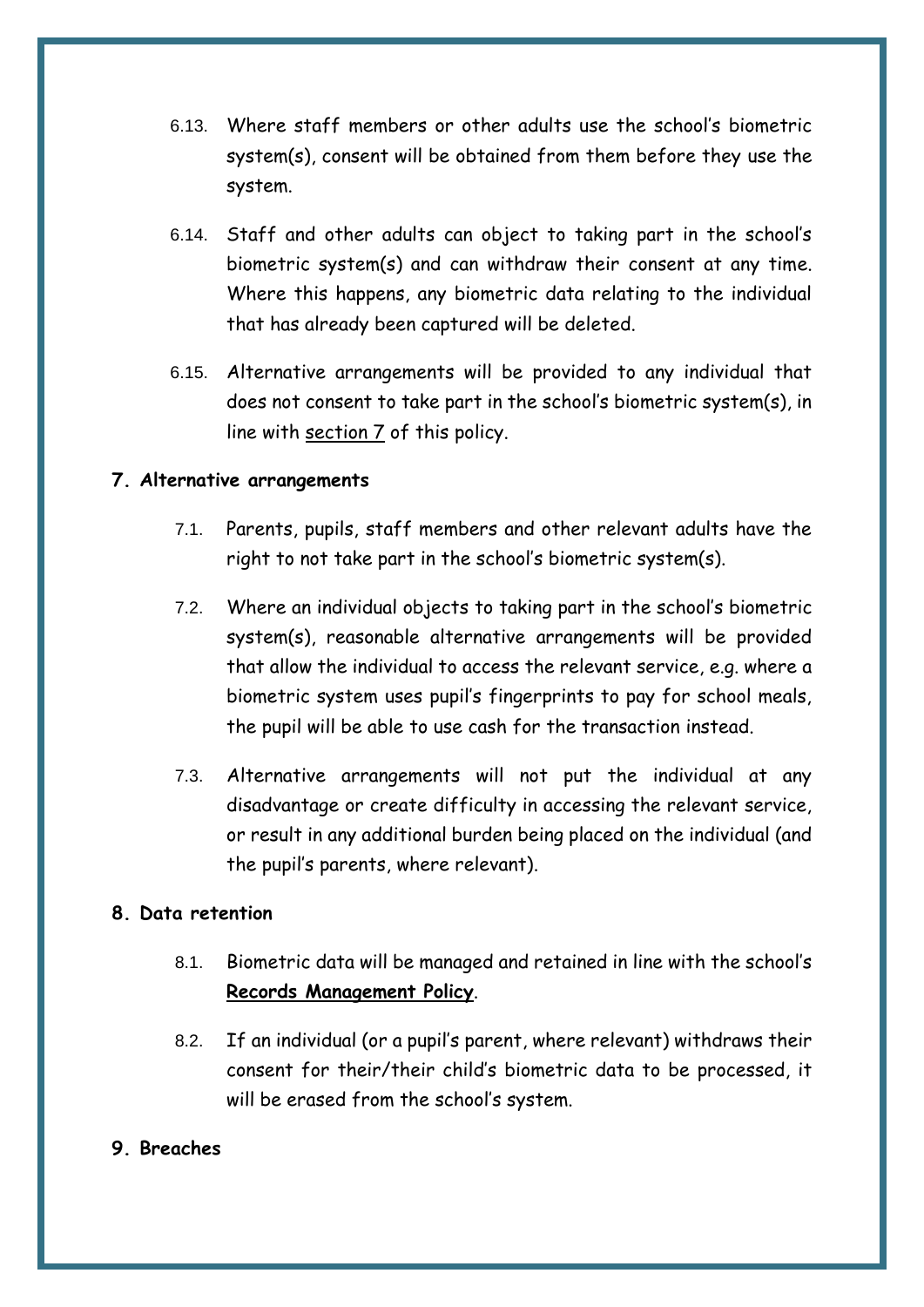- 9.1. There are appropriate and robust security measures in place to protect the biometric data held by the school. These measures are detailed in the school's **Data and E-Security Breach Prevention and Management Plan**.
- 9.2. Any breach to the school's biometric system(s) will be dealt with in accordance with the **Data and E-Security Breach Prevention and Management Plan**.

#### <span id="page-9-0"></span>**10. Monitoring and review**

- 10.1. The **governing board** will review this policy on an **annual** basis.
- 10.2. The next scheduled review date for this policy is **date**.
- 10.3. Any changes made to this policy will be communicated to all staff, parents and pupils.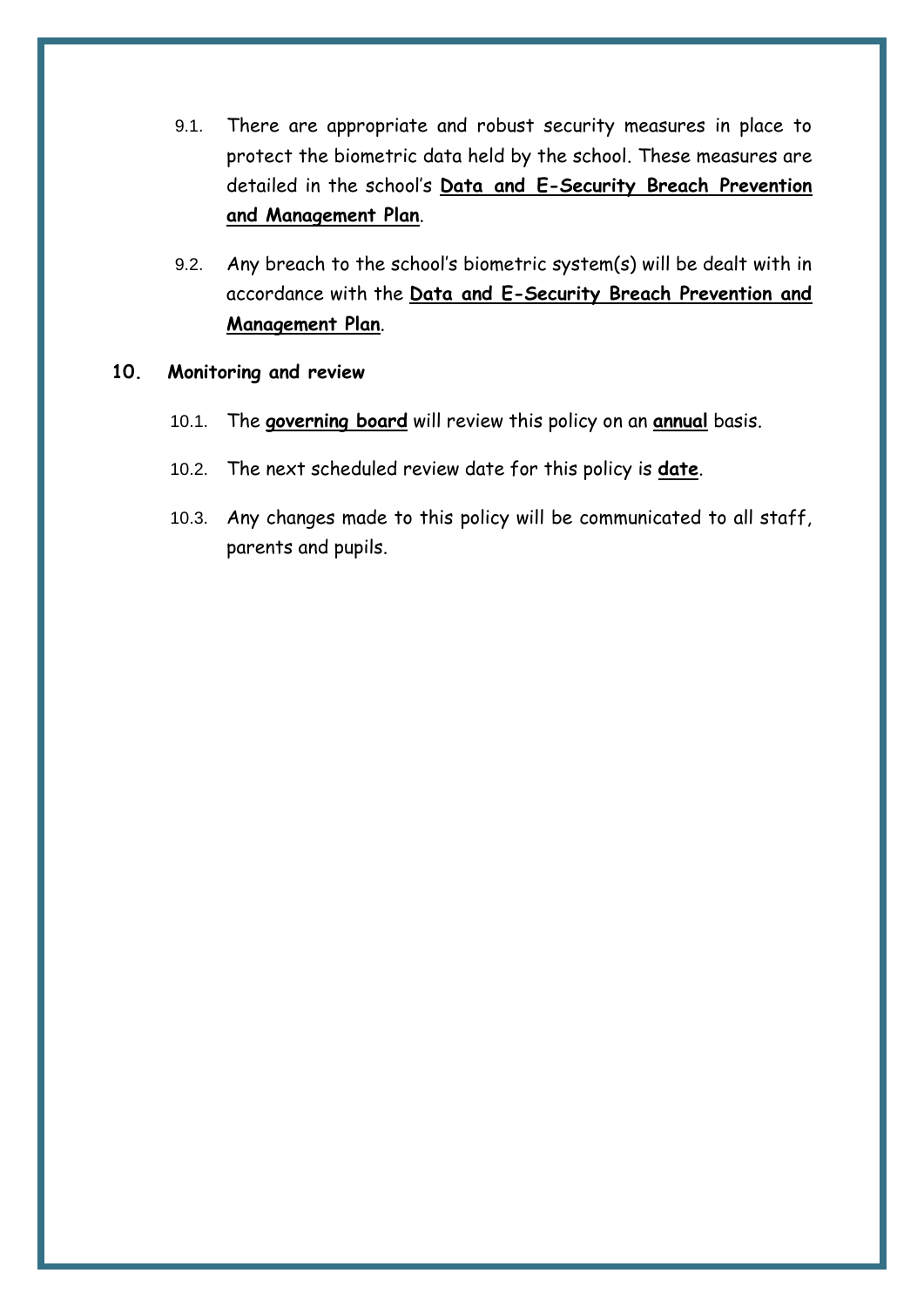<span id="page-10-0"></span>**Parental Notification and Consent Form for the use of Biometric Data**

**[The following is suggested text for a notification letter and consent form to parents. You should adapt this text considering your school's specific biometric system(s).]** 

> **Address line one Address line two Town County Postcode Date**

**RE: Notification of intention to process pupils' biometric information and consent form** 

# Dear **name of parent**,

I am writing to notify you of the school's wishes to use information about your child as part of an automated (i.e. electronically-operated) recognition system. The purpose of this system is to **[specify what the purpose of the system is, e.g. to facilitate catering transactions to be made using pupils' fingerprints instead of by using cash]**.

The information from your child that we wish to use is referred to as 'biometric information'.

#### **Biometric information and how it will be used**

Biometric information is information about a person's physical or behavioural characteristics that can be used to identify them, e.g. their fingerprint. The school would like to collect and use the following biometric information from your child:

**[Specify the biometric information you want to collect and process]** 

The school would like to use this information for the purpose of providing your child with **[specify the purpose of using the information, e.g. so the child can pay for their school meal using their fingerprint]**.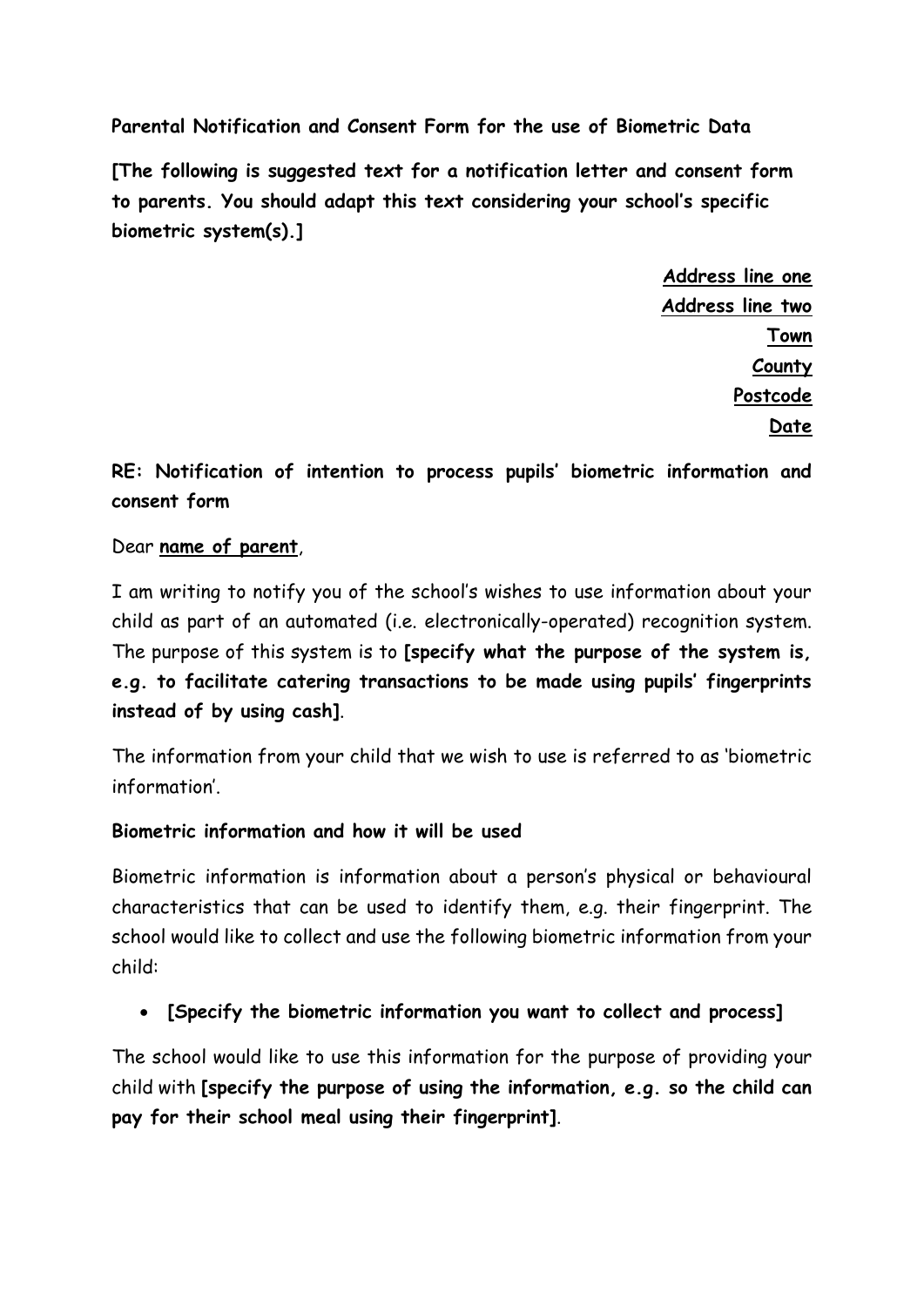The information will be used as part of an automated biometric recognition system. This system will take measurements of the biometric information specified above and convert these measurements into a template to be stored on the system. An image of your child's biometric information is not stored. The template (i.e. the measurements taken from your child) will be used to permit your child to access services.

The law places specific requirements on schools when using personal information, such as biometric information, about pupils for the purposes of an automated biometric recognition system. For example:

- The school will not use the information for any purpose other than those for which it was originally obtained and made known to the parent(s) (i.e. as stated above).
- The school will ensure that the information is stored securely.
- The school will tell you what it intends to do with the information.
- Unless the law allows it, the school will not disclose personal information to another person or body.

Please note, the school has to share the information with the following bodies:

 **[Specify any third party with which the information is to be shared, e.g. the supplier of the biometric system]**

This is necessary in order to **[specify why is needs to be disclosed to the third party]**.

# **Providing your consent/objecting to the use of biometric data**

Under the Protection of Freedoms Act 2012, we are required to notify each parent of a child and obtain the written consent of at least one parent before being able to use a child's biometric information for an automated system.

Consent given by one parent will be overridden if the other parent objects in writing to the use of their child's biometric information. Similarly, if your child objects to the use of their biometric information, the school cannot collect or use the information for inclusion on the automated recognition system.

You can also object to the proposed processing of your child's biometric information at any time or withdraw any consent you have previously given. Please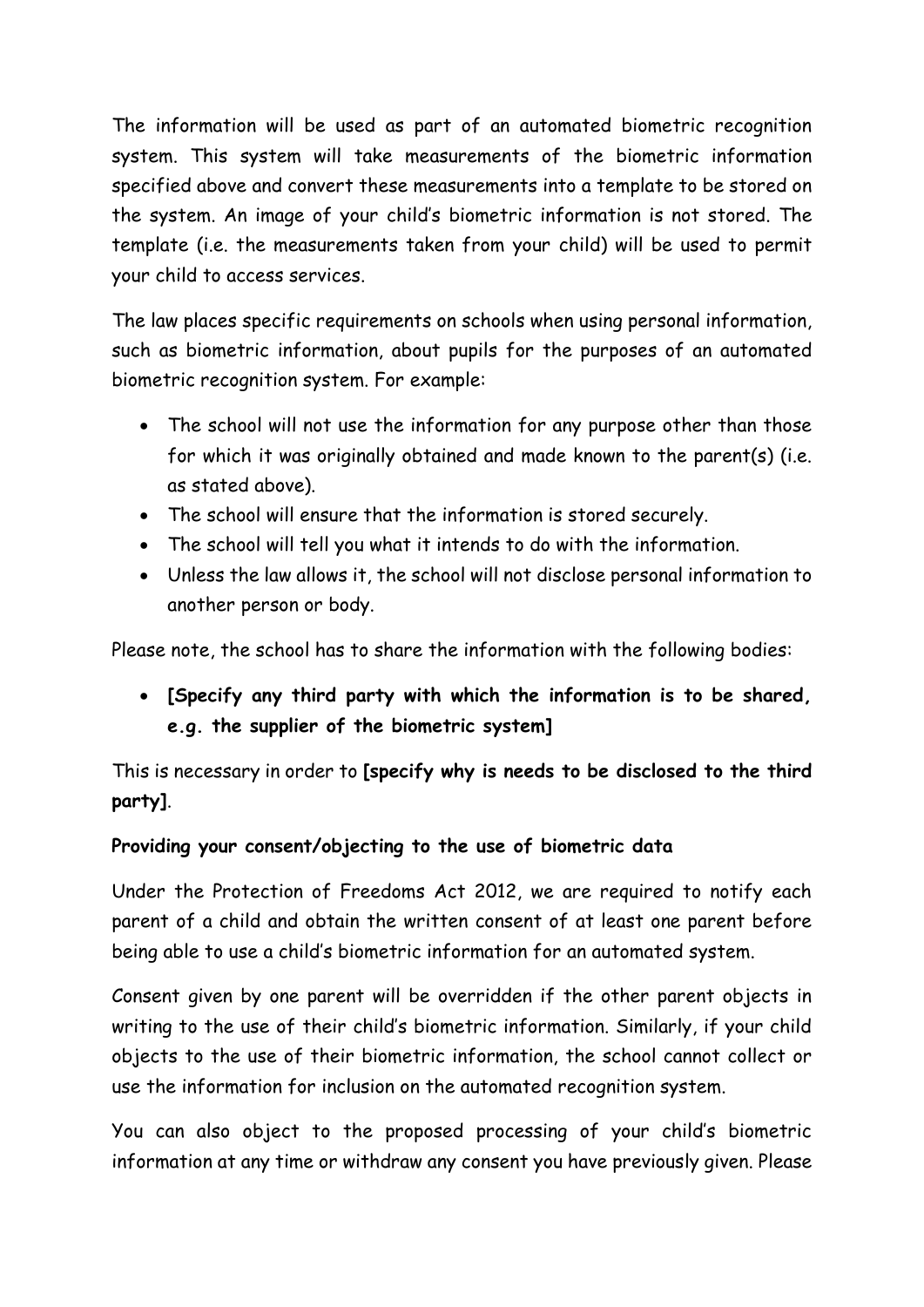note that you must make any consent, withdrawal of consent or objection in writing.

Even if you have given your consent, your child can object or refuse at any time to their biometric information being collected and used – their objection does not need to be in writing. We would appreciate if you could discuss this with your child and explain to them that they can object if they want to.

The school is happy to answer any questions you or your child may have – please contact **name of staff member** on **contact details** with any questions.

If you do not wish for your child's biometric information to be used by the school, or your child objects to such processing, the school will provide reasonable alternative arrangements for pupils who are not going to use the automated system to **[insert relevant service, e.g. pay for school meals]**.

Please note that, when your child leaves the school or ceases to use the biometric system, their biometric information will be securely erased in line with the school's **Records Management Policy**.

Please complete the form below to confirm if you do or do not consent to the collection and use of your child's biometric information and return it to the **school office** by **date**.

Kind regards,

**Name** 

# **Job role**

……………………………………………………………………………………………………………

# **Consent form for the use of biometric information**

Please complete this form to confirm whether you provide consent for the school to collect and use the following biometric information relating to your child:

**[Insert the biometric information the school intends to collect and use]**